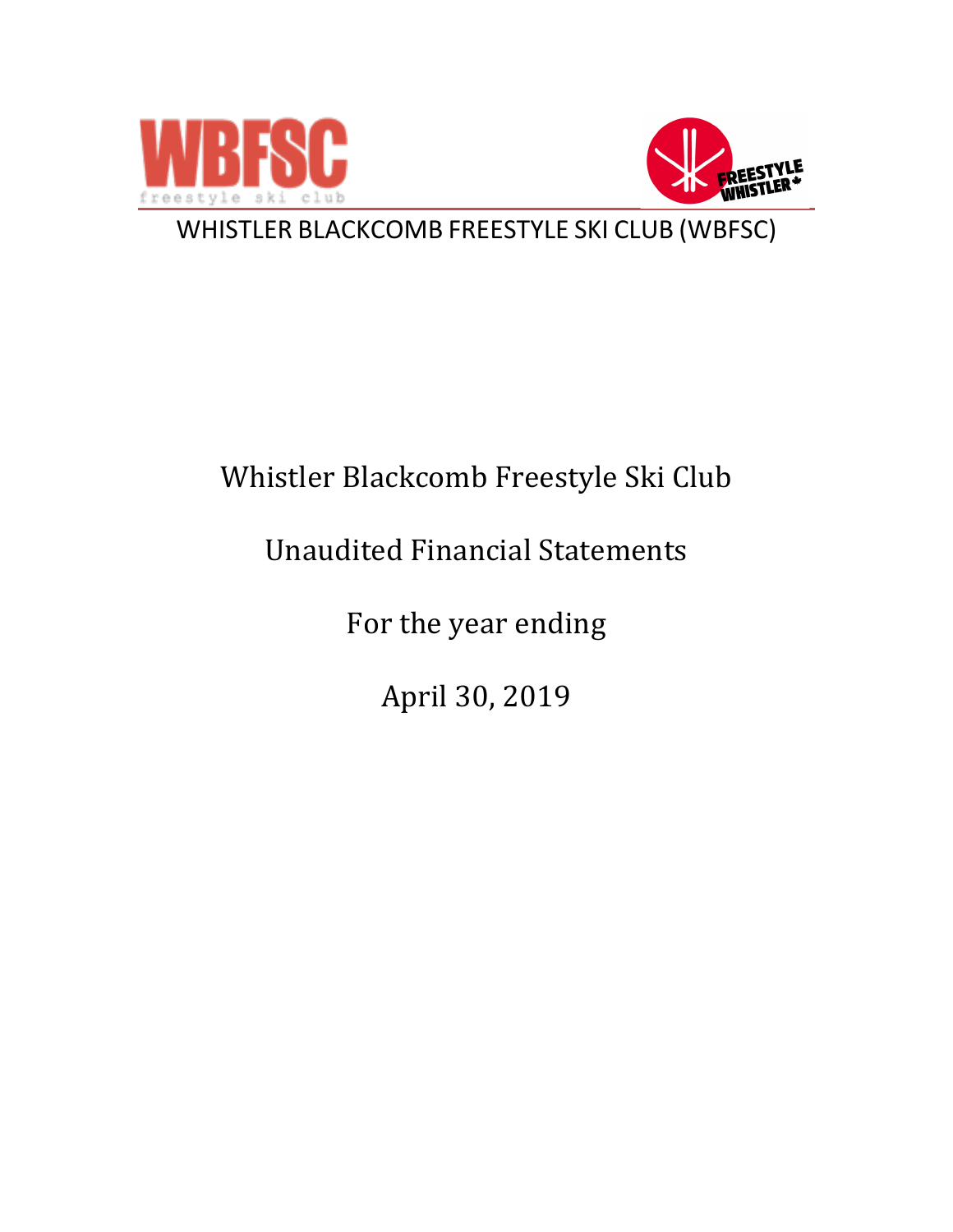



## **Whistler Blackcomb Freestyle Ski Club Balance Sheet**

**As of April 30, 2019**

|                                                | <b>Total</b> |             |
|------------------------------------------------|--------------|-------------|
| <b>Assets</b>                                  |              |             |
| <b>Current Assets</b>                          |              |             |
| <b>Cash and Cash Equivalent</b>                |              |             |
| <b>Chequing Incorporated Society (iety)</b>    |              | 22,362.30   |
| <b>FLEXterm TD Annual Interest (-003)</b>      |              | 0.00        |
| <b>GAMING (-002)</b>                           |              | 55.86       |
| <b>Membership Equity Shares Class A (ss A)</b> |              | 30.15       |
| <b>Undeposited Funds</b>                       |              | 0.00        |
| <b>Total Cash and Cash Equivalent</b>          | \$           | 22,448.31   |
| <b>Accounts Receivable (A/R)</b>               |              |             |
| <b>Accounts Receivable (A/R)</b>               |              | 37,303.41   |
| <b>Total Accounts Receivable (A/R)</b>         | \$           | 37,303.41   |
| <b>Total Current Assets</b>                    | \$           | 59,751.72   |
| <b>Total Assets</b>                            | \$           | 59,751.72   |
| <b>Liabilities and Equity</b>                  |              |             |
| <b>Liabilities</b>                             |              |             |
| <b>Current Liabilities</b>                     |              |             |
| <b>Current Liabilities</b>                     |              | 0.00        |
| <b>Total Current Liabilities</b>               | \$           | 0.00        |
| <b>Total Liabilities</b>                       | \$           | 0.00        |
| <b>Equity</b>                                  |              |             |
| <b>Opening Balance Equity</b>                  |              | 61,194.95   |
| Profit for the year                            |              | $-1,443.23$ |
| <b>Total Equity</b>                            | \$           | 59,751.72   |
| <b>Total Liabilities and Equity</b>            | \$           | 59,751.72   |

Friday, Jun 07, 2019 04:34:51 PM GMT-7 - Accrual Basis